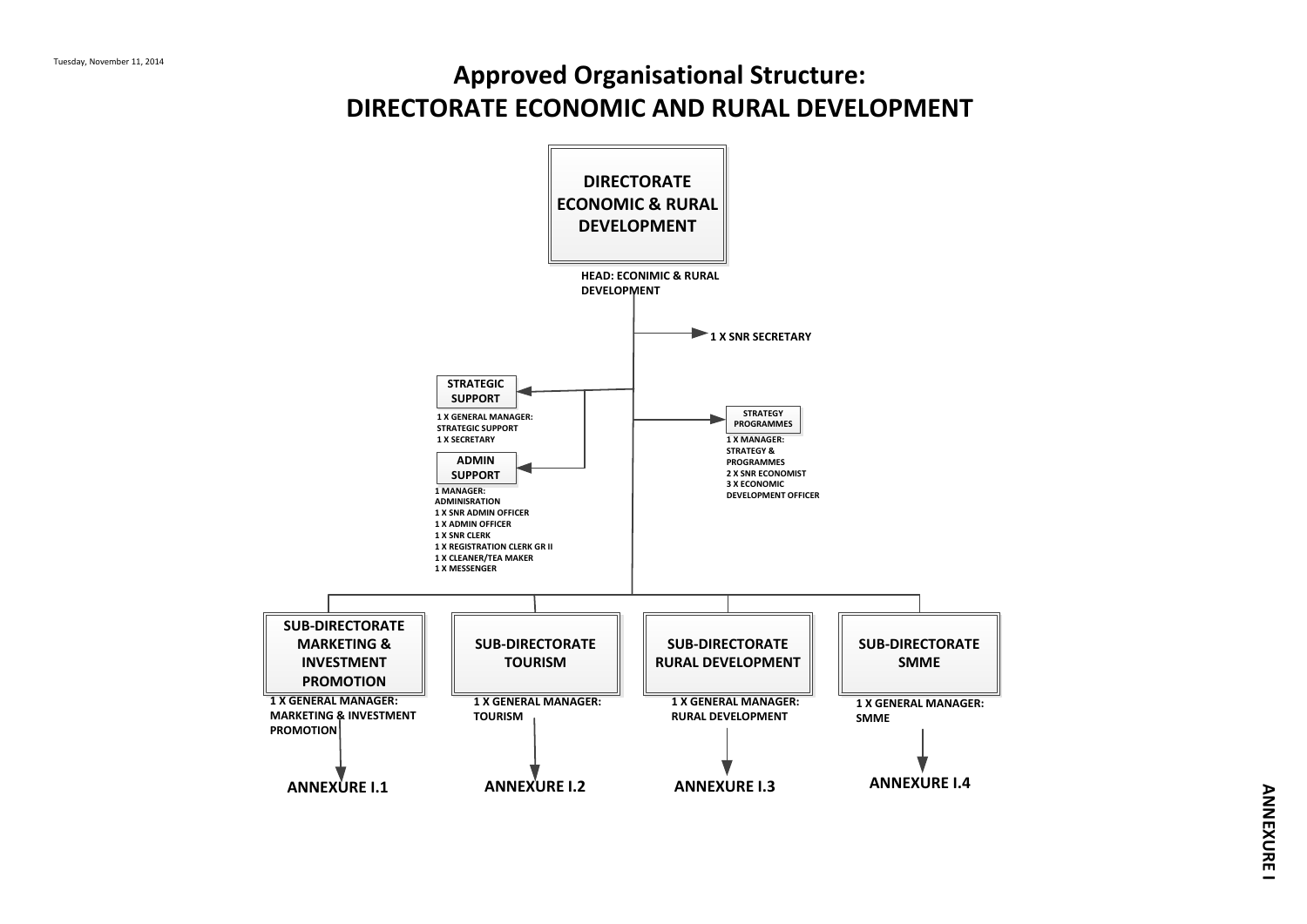#### **SUB- DIRECTORATE MARKETING & INVESTMENT PROMOTION**

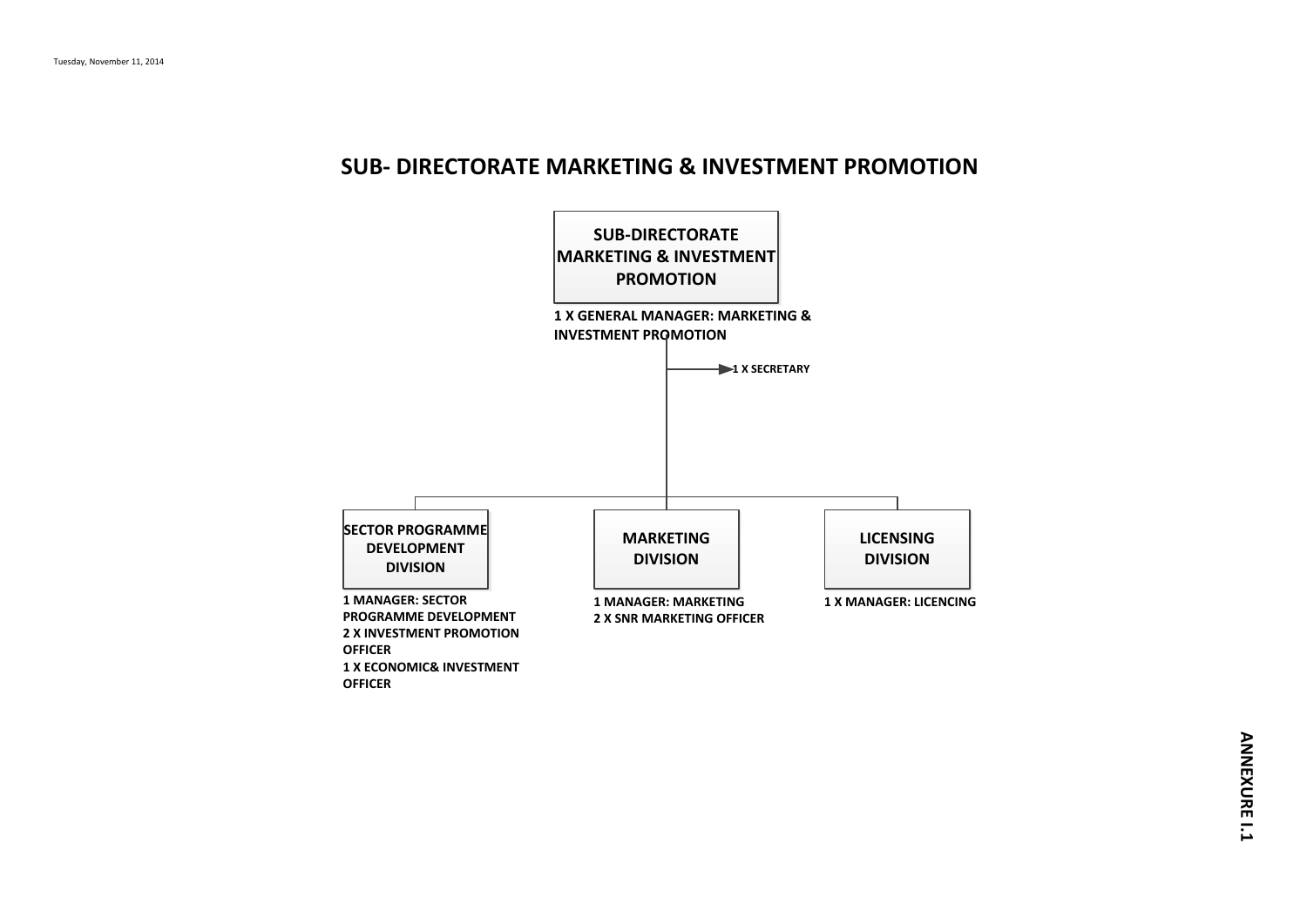### **SUB-DIRECTORATE TOURISM**

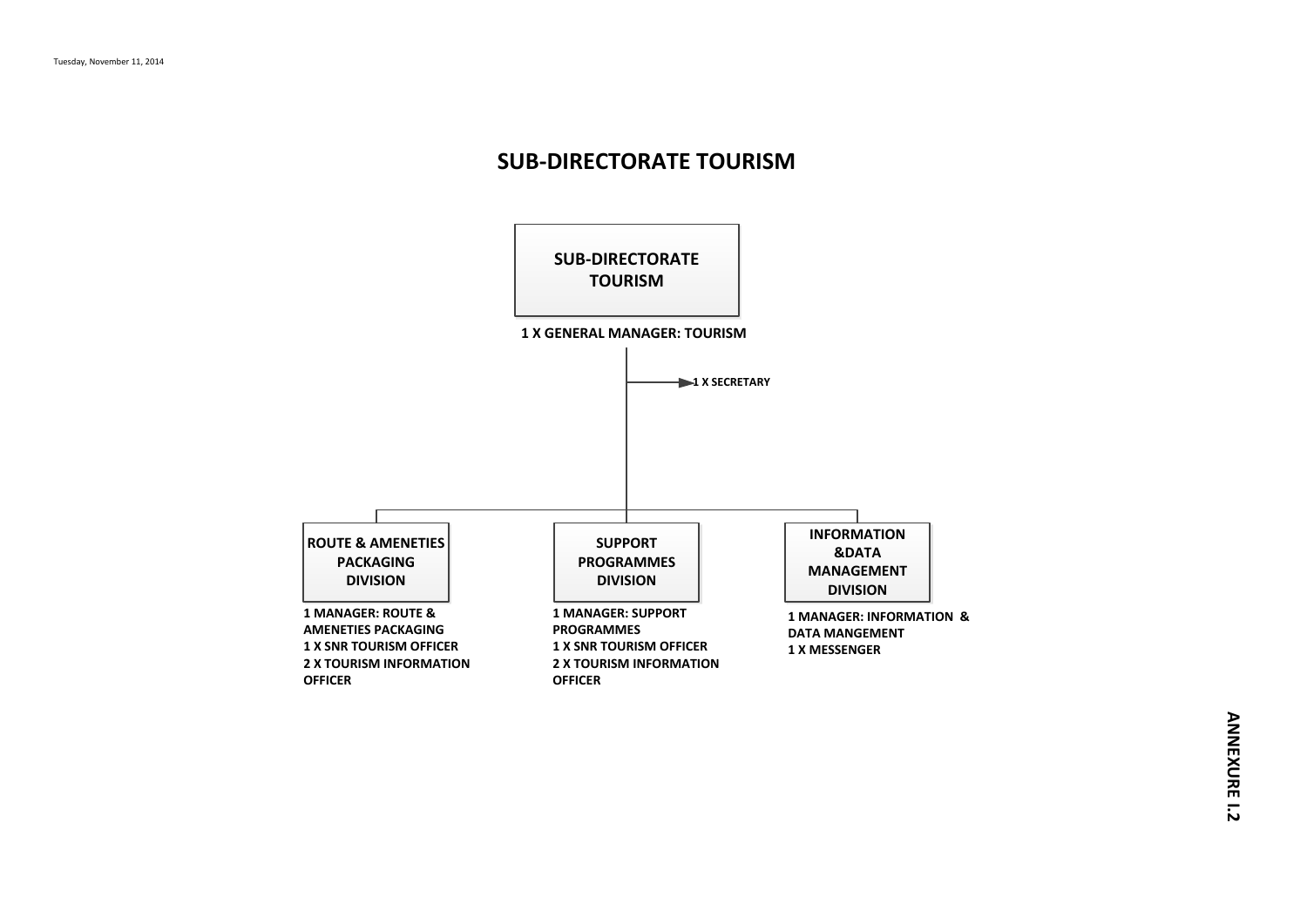#### **SUB-DIRECTORATE RURAL DEVELOPMENT**